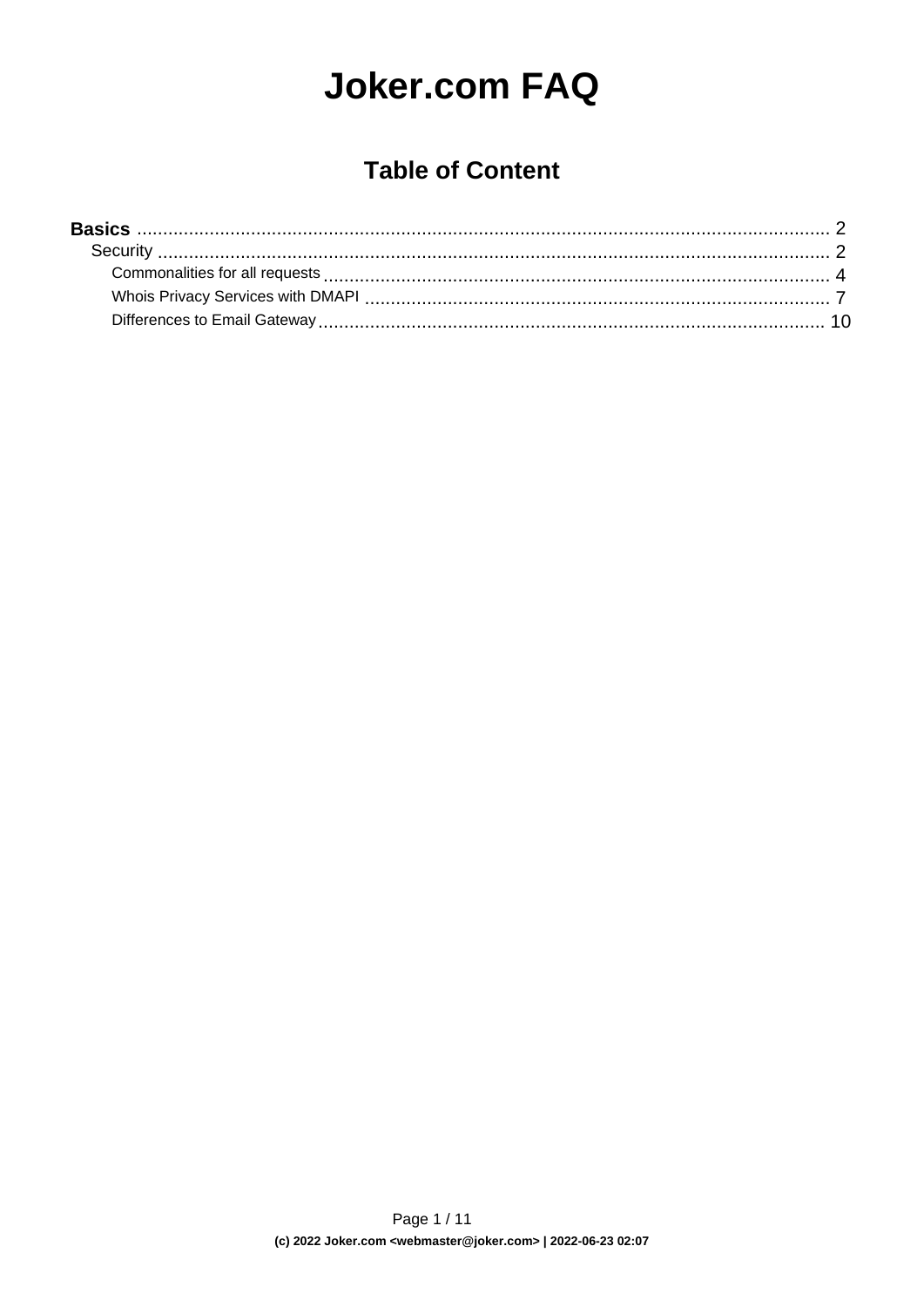### **Basics Security**

## <span id="page-1-0"></span>**Login & Security**

All transactions are secured by SSL. The DMAPI server is using an official SSL certificate. Within the login procedure, the client is assigned an unique authorisation id ('**Auth-Sid**').

#### **Username and Password**

Every request (except login, of course) requires the presence of this **Auth-Sid** variable. An active session will expire after a period of inactivity (default: 1 hour).

Example:

```
https://dmapi.joker.com/request/query-domain-list?auth-
sid=20ddb8c3b2ea758dcf9fa4c7f46c0784
```
In case you use a browser to access this interface, a session id will be set as a cookie, hence need not to be specified as Auth-Sid (unless cookies are not supported, or turned off). In any case, Auth-Sid has precedence if provided.

#### **API Keys**

Instead of using your user- and password credentials, you may also use so called '**API keys**' for login. This way, you can create several DMAPI access facilities, which has several advantages:

- you do not need to expose username and password in your scripts
- API keys **can be restricted** to be "read only" (no modifications possible), or to allow 'modifications only' (can not produce costs)
- you may hand API keys to your staff to enable them to do specific things with Joker.com

Create your API keys in '**[My Profile](/goto/myjoker)**' in section '**Manage Joker.com API access keys**'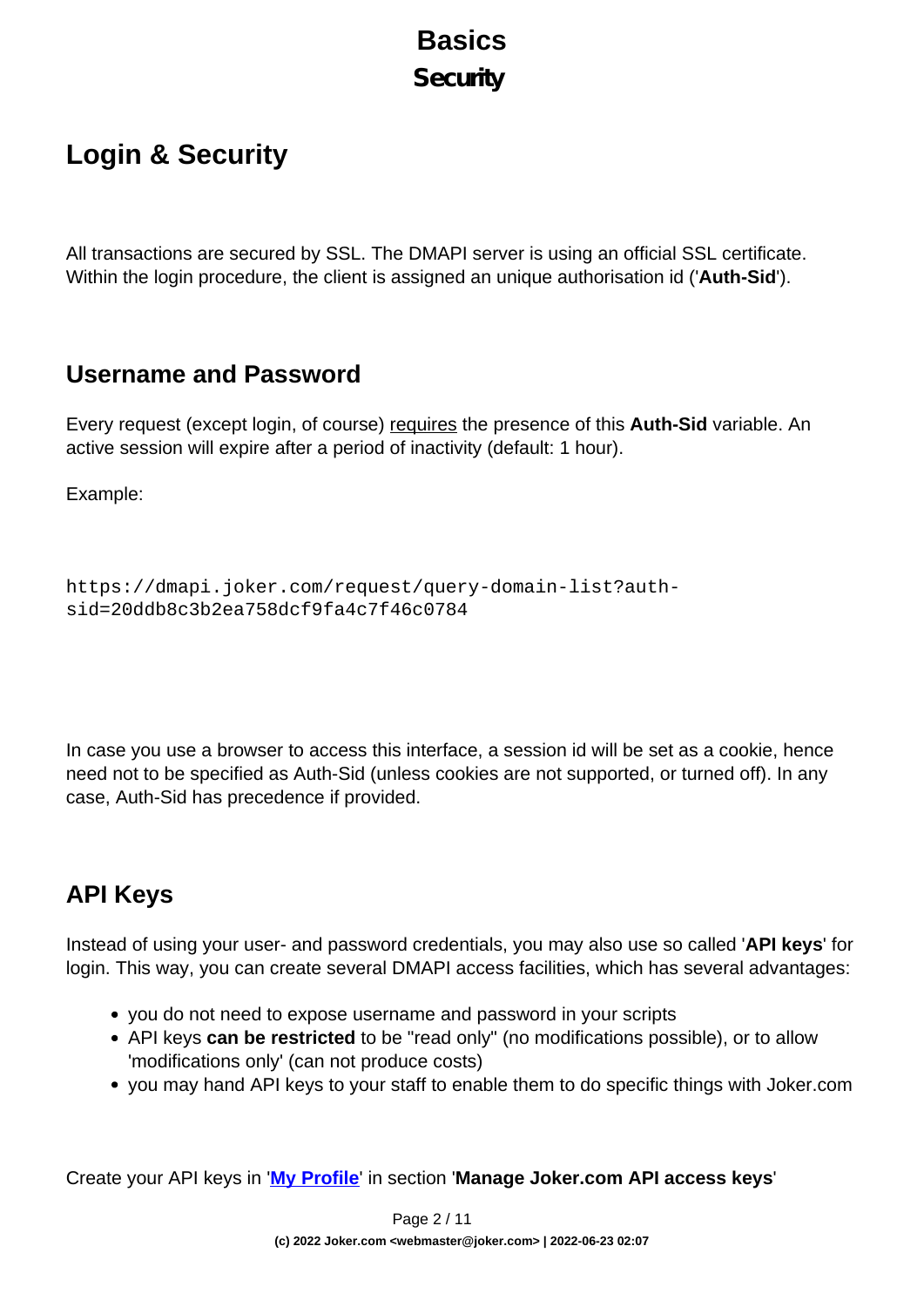Example usage:

```
https://dmapi.joker.com/request/login?api-
key=Key_created_in_your_Profile_at_Joker.com
```
The result is the same as for "login"-request, you have to use the provided auth-sid for the subsequent actions.

Keywords: security, login, session, authentication, API keys

Last update: 2019-12-18 16:26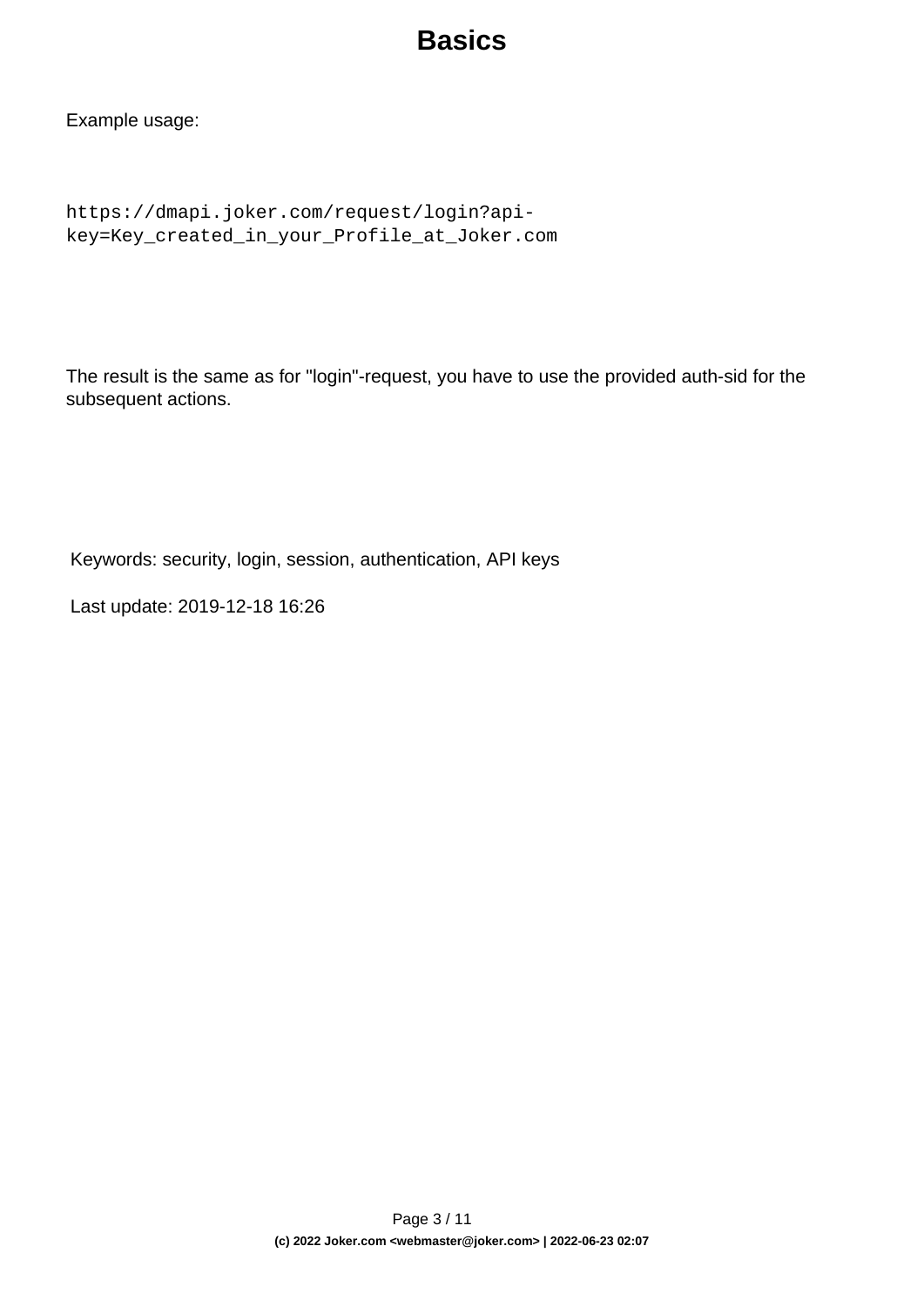## **Basics Commonalities for all requests**

#### <span id="page-3-0"></span>**DMAPI-Server URL**

This is the service address which has to be used for all requests:

#### **https://dmapi.joker.com**

#### This is how a request looks like:

```
https://dmapi.joker.com/request/<name-of-request>?<name-of-parameter-1>=<value-of-
parameter-1>
```
&<name-of-parameter-2>=<value-of-parameter-2>&auth-sid=<your-session-id>

#### **Header fields which are returned by most requests**

| Trackin<br>g Id | Unique<br>server-<br>assign<br>ed<br>trackin<br>g id, as<br>signed<br>to |
|-----------------|--------------------------------------------------------------------------|
|                 | almost<br>all requ<br>ests                                               |
| Status-<br>Code | $0$ if no<br>error o<br>ccured,<br>otherwi<br>se<br>other<br>than 0      |
| Status-<br>Text | Human<br>readabl<br>e error<br>descrip<br>tion                           |
| Result          | ACK or<br>NACK<br>$(= "Ack$<br>nowleg                                    |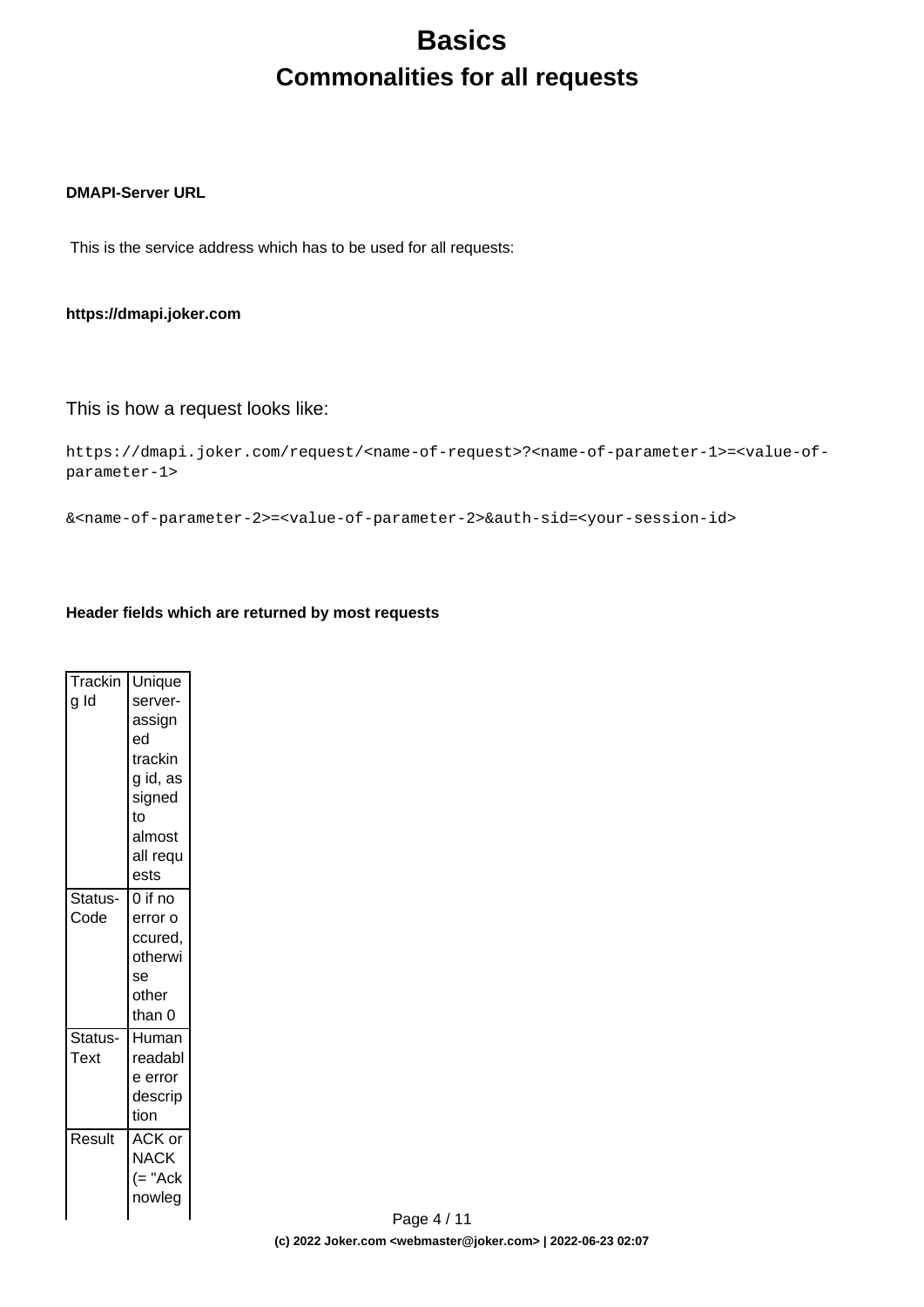|             | ded" or           |  |
|-------------|-------------------|--|
|             | "Not Ac           |  |
|             | knowle            |  |
|             | dged")            |  |
| Error       | May be            |  |
|             | returne           |  |
|             | d if              |  |
|             | (and              |  |
|             | only if)          |  |
|             | the               |  |
|             | request           |  |
|             | was rej           |  |
|             | ected,            |  |
|             | in this           |  |
|             | case re           |  |
|             | ason(s)           |  |
|             | will be           |  |
|             | provide           |  |
|             | d. Pres           |  |
|             | ence of           |  |
|             | this line<br>in   |  |
|             | header            |  |
|             | s is indi         |  |
|             | cative            |  |
|             | for that          |  |
|             | proces            |  |
|             | sing              |  |
|             | didn't            |  |
|             | take              |  |
|             | place.            |  |
| Warnin      | Indicati          |  |
| g           | ve of n           |  |
|             | on-fatal          |  |
|             | proces            |  |
|             | sing or           |  |
|             | validati          |  |
|             | on prob           |  |
|             | lems              |  |
| Proc-Id     | Joker.c           |  |
|             | om pro<br>cessing |  |
|             | ID                |  |
| <b>HTTP</b> | 200 if e          |  |
| error       | verythi           |  |
| codes       | ng is             |  |
|             | ΟK                |  |
|             | (reques           |  |
|             | t was a           |  |
|             | ccepte            |  |
|             | d and p           |  |
|             | rocess            |  |
|             | ed or             |  |
|             | queued            |  |
|             | for proc          |  |
|             | essing)           |  |
|             | , other           |  |
|             | wise              |  |
|             |                   |  |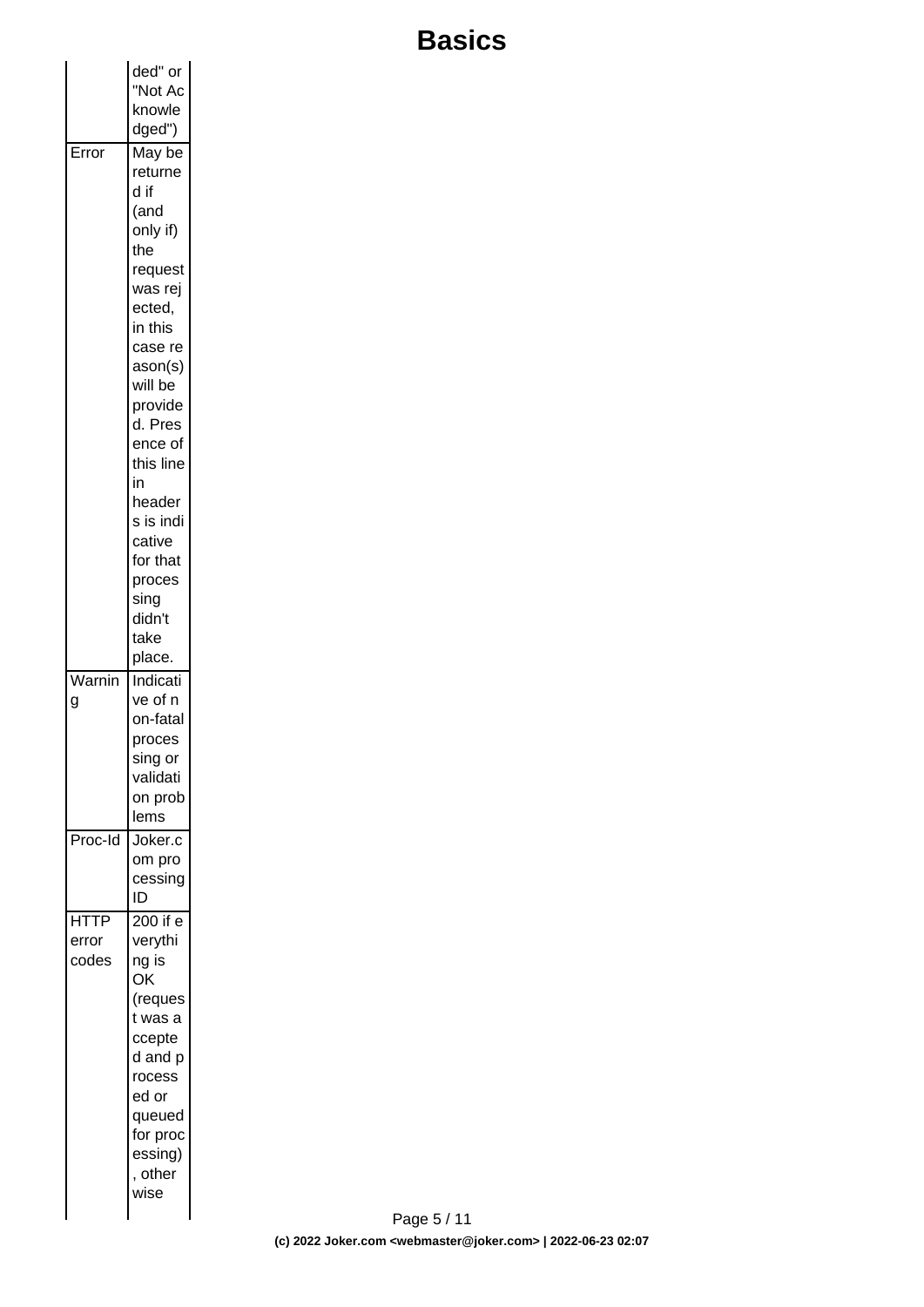**IMPORTANT**: Every request (except "login") **requires** the presence of the **Auth-Sid** variable ("**Session ID**"), which is returned by the "login" request [\(login](index.php?action=artikel&cat=26&id=14&artlang=en)). An active session will expire after some inactivity period (default: 1 hour).

In case you are using a browser to access this service, the session id will be set as a cookie, hence need not to be specified as Auth-Sid (unless cookies are not supported or turned off). In any case, Auth-Sid has precedence, if provided.

Requests consist of these parts:

- **"Requires":** Defines variables (sometimes referred to as 'fields') that **MUST** be present
- **"Accepts":** Defines variables that **MAY** be present (but not required)
- **"Returns":** Describes the request's output header fields and extra data (if any). If "Returns" is omitted, then a standard reply should be expected (Status-Code, Status-Text, Proc-ID etc)

Keywords: dmapi, request, rpanel

Last update: 2019-12-18 16:27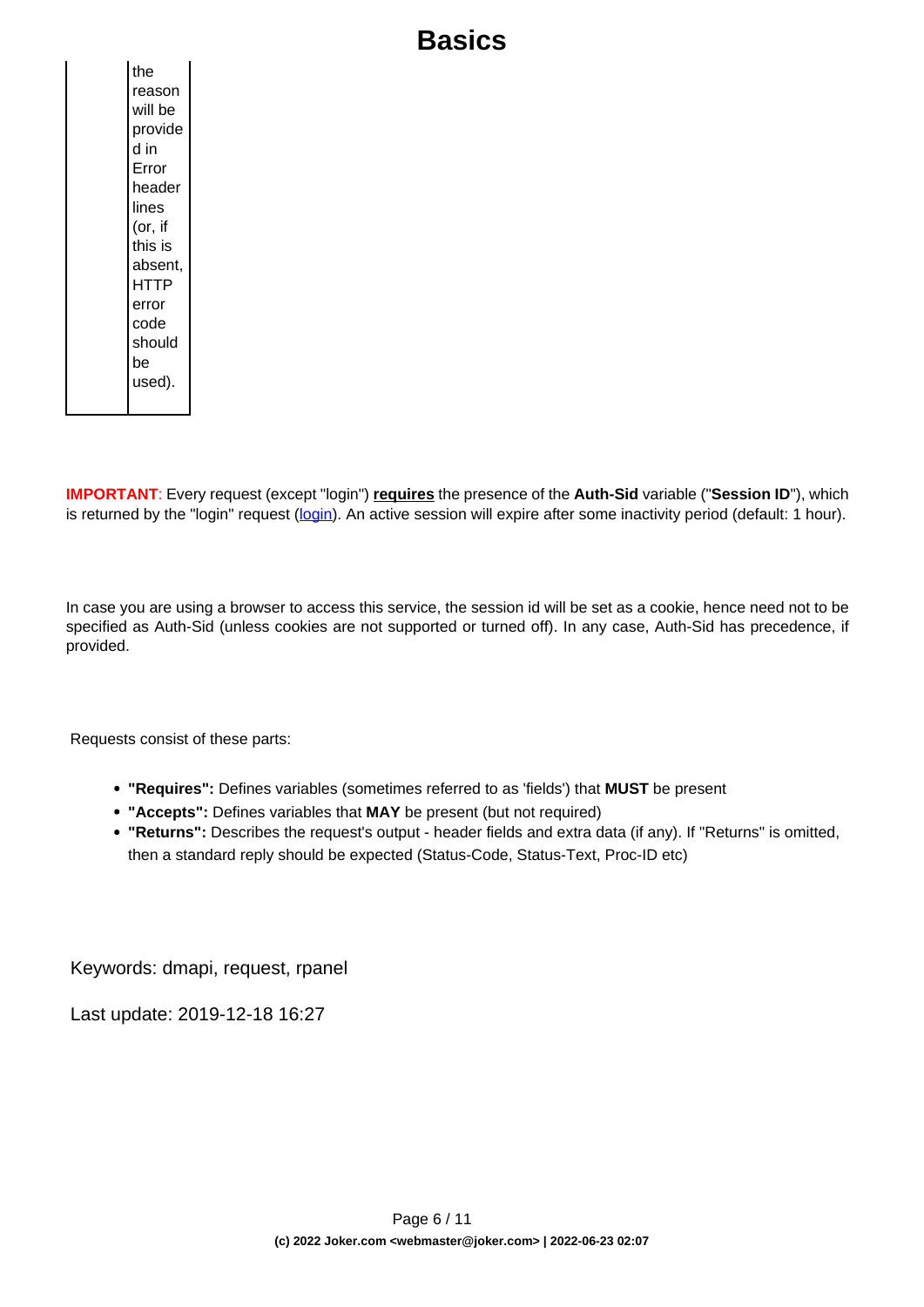## **Basics Whois Privacy Services with DMAPI**

#### <span id="page-6-0"></span>**Whois Privacy Services**

Please find general details about Joker.com [Whois Privacy](index.php?action=artikel&cat=5&id=476&artlang=en) Services here: Whois Privacy **[Services](index.php?action=artikel&cat=5&id=476&artlang=en)** 

**Privacy services are available for most generic top level domain names.** The availablitiy of privacy services is indicated in Joker.com's [price list](https://joker.com/goto/prices) and [domain search.](https://joker.com/goto/order)

For requests "**domain-register**" and "**domain-transfer-in-reseller**", there exists an **additional parameter** "privacy":

- privacy=**basic** (owner contact name and/or organisation left intact, address & emails are masked)
- privacy=**pro** (everything is masked)
- privacy=**none** (same as "no privacy parameter provided")

For "**domain-renew**", the additional parameter privacy works similar:

- privacy=**basic** (owner contact name and/or organisation left intact, address & emails are masked)
- privacy=**pro** (everything is masked)
- privacy=**none** (explicitly do a renew without privacy services, even if currently privacy is enabled)
- privacy=**keep** (renew with the same level of privacy service which is currently active for the domain) - this now is also **default**; for domains without an existing privacy service subscription, "keep" means "none", so there will be no privacy service ordered. If there is an existing privacy service subscription active, and this privacy service is **not** set to "off", "keep" will also renew this privacy service subscription, together with the domain.

To **order privacy services for existing domains**, the new request "**domain-privacy-order**"can be used:

```
 domain=example.com
    period=12 (in months, as usual)
     expyear=2016 (privacy expiration year, similar to domain renewal r
equest)
```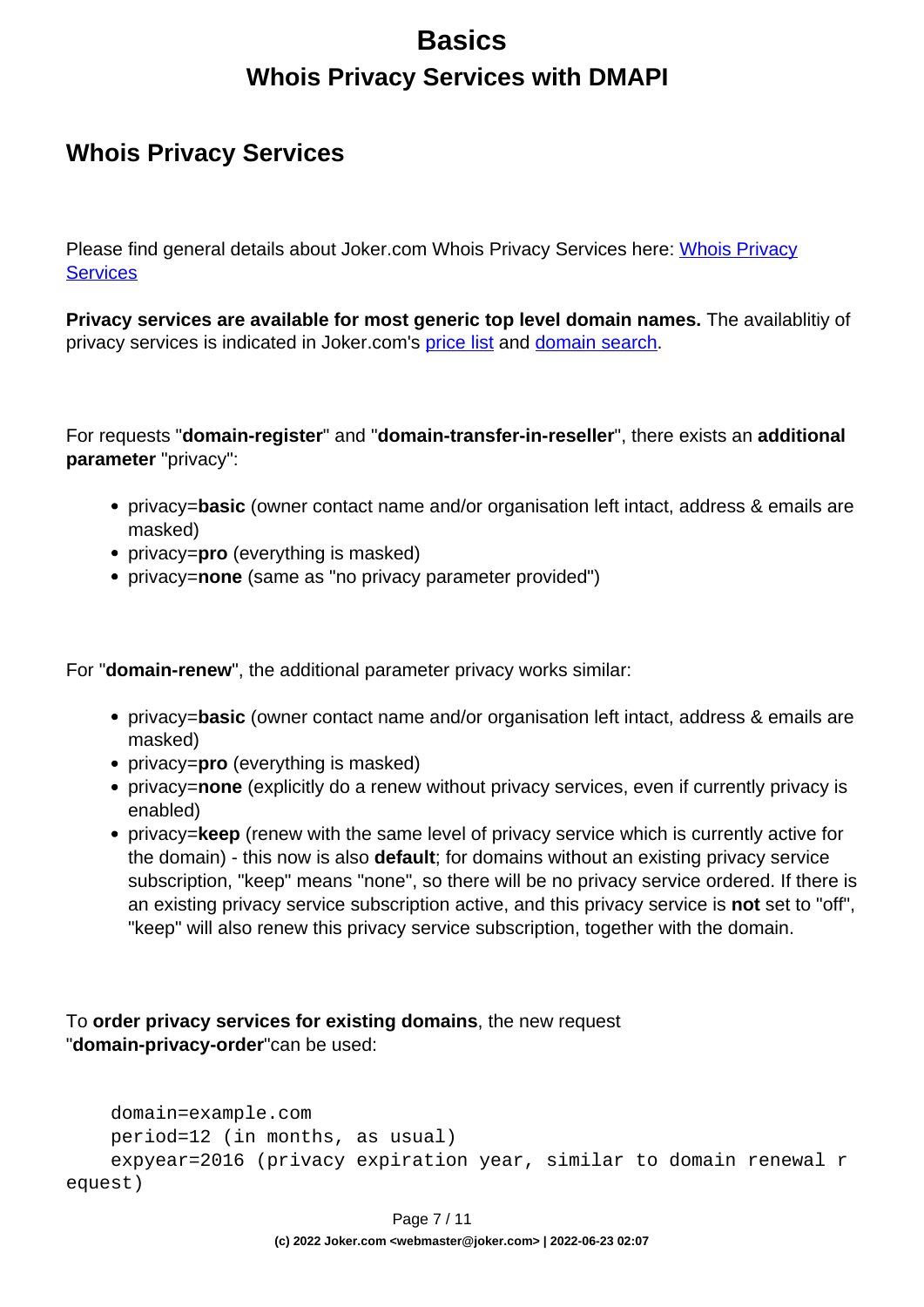privacy=basic|pro

**If neither period nor expyear is provided, then privacy is ordered for remaining domain lifetime, whatever it is.**

#### Example:

```
 https://dmapi.joker.com/request/domain-privacy-order?domain=exampl
e.com&privacy=basic&auth-sid=<your-current-session-id>
```
The request "**domain-set-property"** allows to **manage privacy services** for domains which already do have a valid privacy service subscription:

- privacy=basic (activate "basic" privacy service)
- privacy=pro (activate "pro" privacy service)
- privacy=off (deactivate privacy service **Whois data will be disclosed**)

#### **Samples:**

Ordering domain with privacy:

```
https://dmapi.joker.com/request/domain-register?domain=example.com&period=12&owner-c=C
COM-1&billing-c=CCOM-1&admin-c=CCOM-1&tech-c=CCOM-1&ns-
list=a.ns.joker.com:b.ns.joker.com&privacy=pro&auth-sid=<your-current-session-id>
```
Renew domain and order privacy:

```
https://dmapi.joker.com/request/domain-
register?domain=example.com&period=12&privacy=basic&auth-sid=<your-current-session-id>
```
Request incoming transfer and enable privacy:

https://dmapi.joker.com/request/domain-transfer-in-reseller?domain=example.com&transfer-aut h-id=zigzag&billing-c=CCOM-1&admin-c=CCOM-1&tech-c=CCOM-1&privacy=pro&authsid=<your-current-session-id>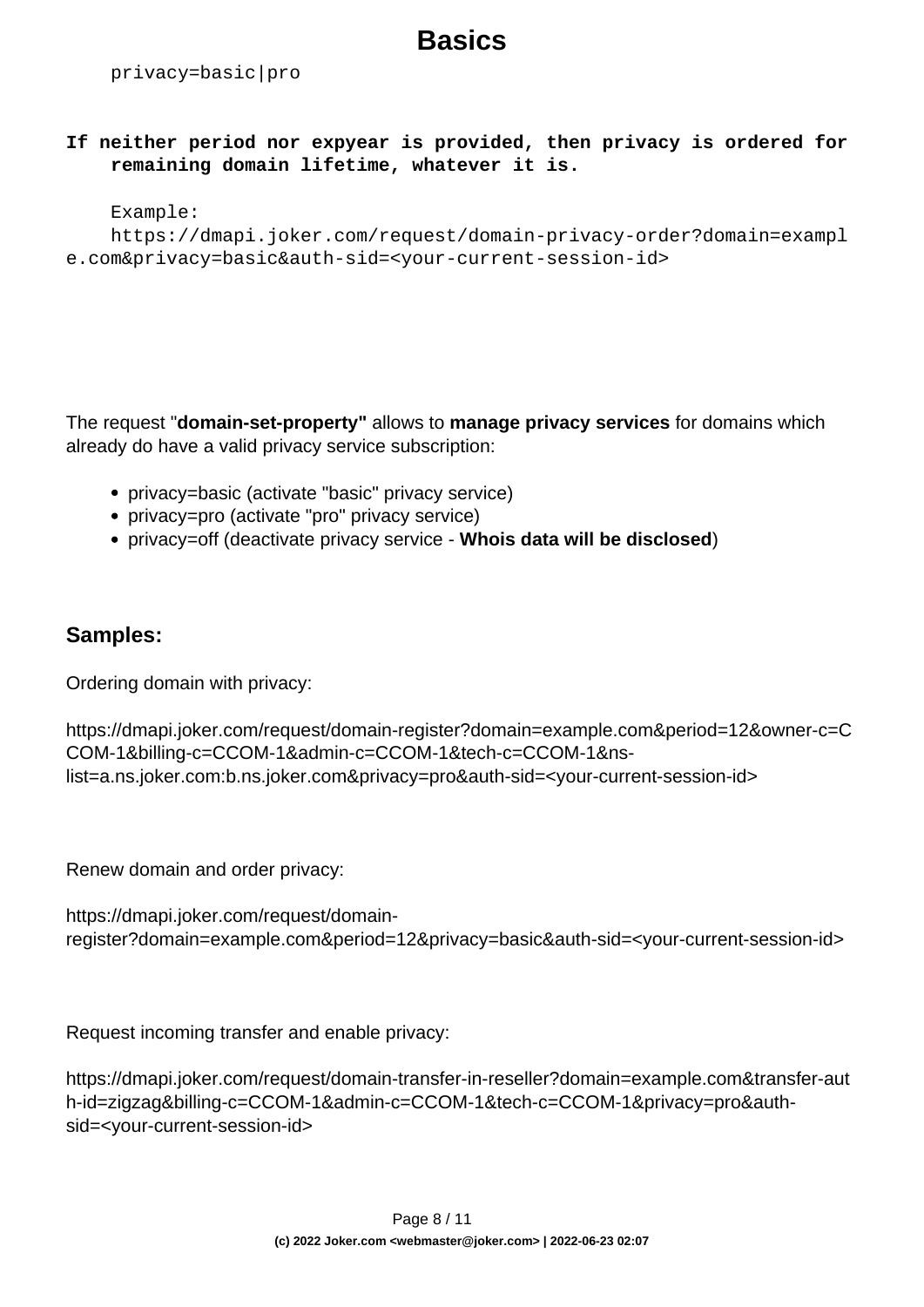Temporarily disable privacy (assuming that it is active):

https://dmapi.joker.com/request/domain-set-property?domain=example.com&privacy=off&authsid=<your-current-session-id>

Fetch real contact data from privacy protected domain:

https://dmapi.joker.com/request/query-whois?domain=example.com&internal=1&auth-sid=<yourcurrent-session-id>

Keywords: proxy,privacy, whois, registration, privacy pro, privacy basic, whois-privacy

Last update: 2017-06-12 10:45